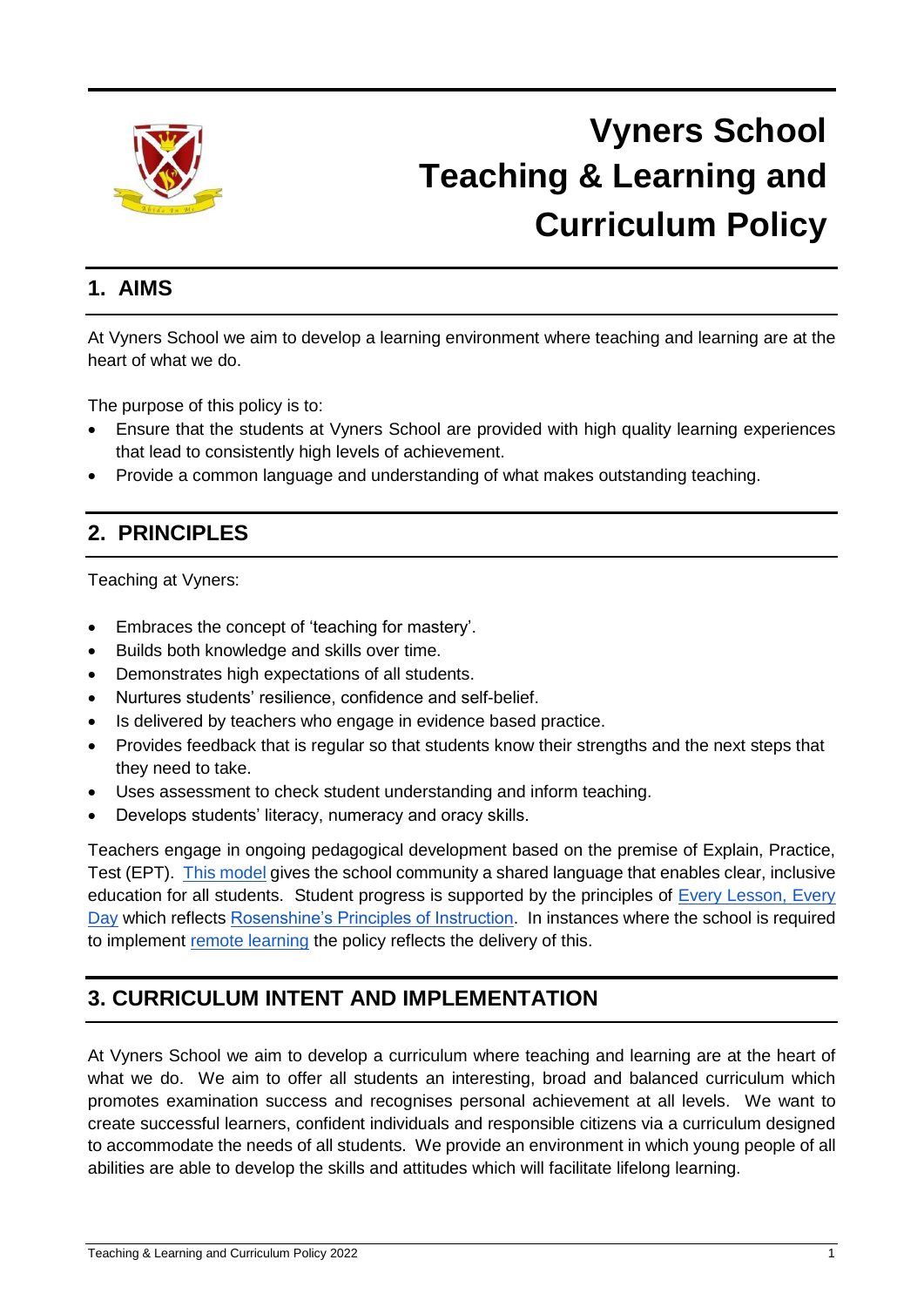#### **Curriculum Intent:**

- To provide a broad and balanced education for all students.
- To enable students to develop knowledge, understand concepts and acquire skills, and be able to choose and apply these in relevant situations
- To support students' spiritual, moral, social and cultural development
- To support students' physical development and responsibility for their own health, and enable them to be active
- To promote a positive attitude towards learning
- To ensure equal access to learning, with high expectations for every student and appropriate levels of challenge and support
- To provide subject choices that support students' learning and progression, and enable them to work towards achieving their goals
- To raise student aspirations, equipping them with the knowledge and skills to flourish in their future careers.
- To encourage student participation in the [Vyners Learning Journey](https://drive.google.com/file/d/14nLpmp-s1-jbQ5r0Sqv93MiI-7qWL5vk/view?usp=sharing)
- To provide a super curriculum which takes learning beyond the classroom developing independence and a love of learning.

#### **Curriculum Plan:**

Vyners School operates a two-week timetable and the school week is divided into 25 one-hour teaching periods. The Key Stage 3 curriculum is studied in Years 7 and 8, Key Stage 4 in Years 9 to 11 and Key Stage 5 in Years 12 and 13. Students are taught in mixed ability classes across the curriculum with the exception of Mathematics and Key Stage 4 Science where students will often cover different content based upon their current level of attainment.

All students participate in comprehensive Enrichment, PSHE and Careers programmes. Subject Curriculum Plans, outlining curriculum intent, implementation and impact for each subject can be found on our website.

#### **Key Stage 3 Curriculum:**

|    |              |         |              |                |                  | ≧       |        |   |                  |       |        |           |        |
|----|--------------|---------|--------------|----------------|------------------|---------|--------|---|------------------|-------|--------|-----------|--------|
|    | <b>Maths</b> | English | cience<br>ဖာ | core<br>ш<br>௳ | Ethics<br>–<br>粗 | denfoeg | istor  | ≣ | ဥ<br>omputi<br>Ō | Music | ⊢<br>۵ | rama<br>Ō | ⊷<br>⋖ |
| vz |              | 8       | 6            |                | 3                | ⌒       | ີ<br>ັ |   | $\sqrt{2}$       | ⌒     | っ<br>ັ | ⌒         | っ      |
| Y8 |              | 8       | 6            |                | ⌒                | ◠       | っ      |   | $\sim$           | ⌒     | ◠      | ⌒         | ◠      |
|    |              |         |              |                |                  |         |        |   |                  |       |        |           |        |

The Key Stage 3 curriculum focuses on establishing a broad foundation of knowledge and skills in order to prepare students to make informed options choices at the end of Year 8.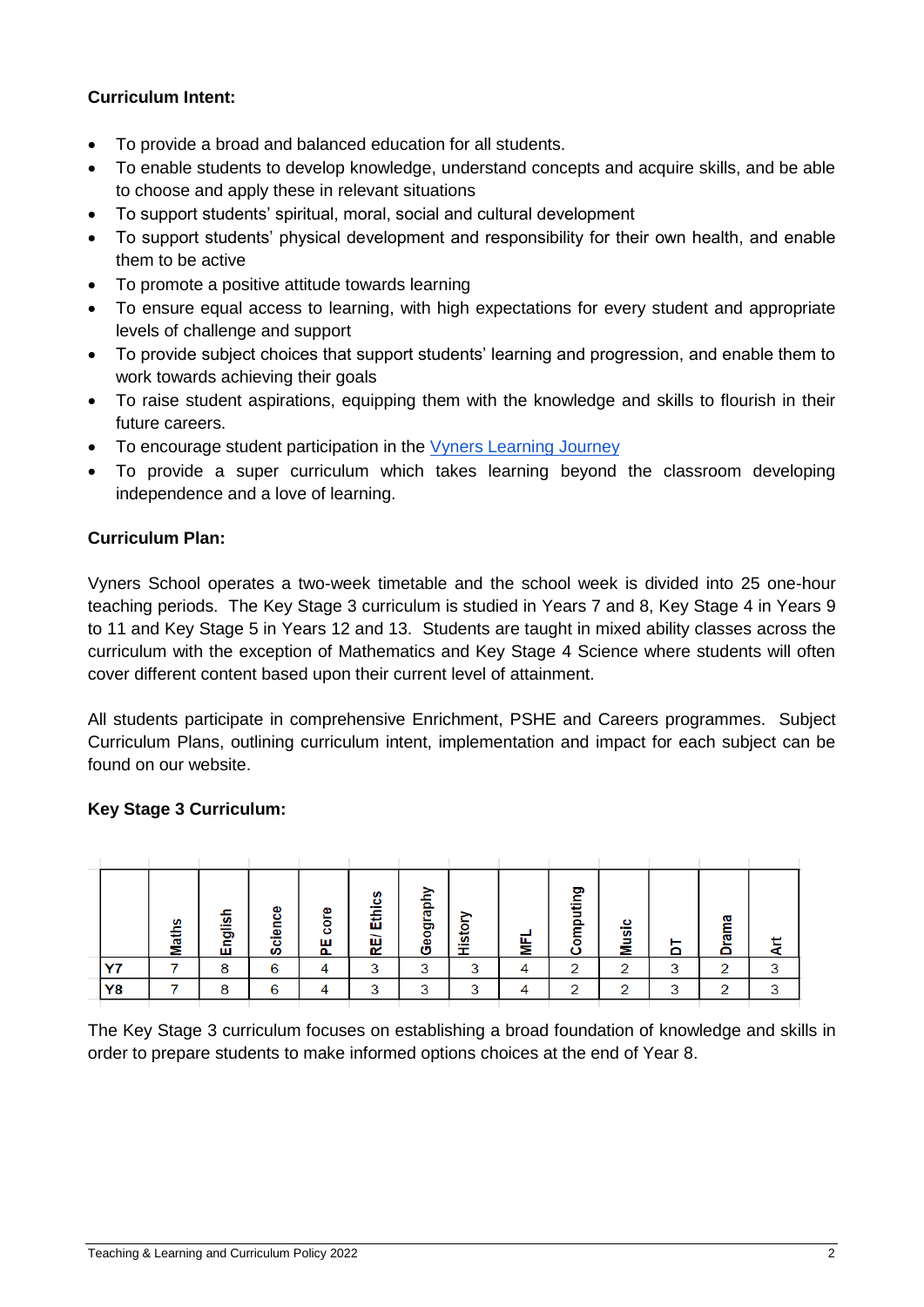#### **Key Stage 4 Curriculum:**

During Year 8, students select 3 option subjects to study in Year 9, alongside the broad set of core subjects listed below. During Year 9, students are guided in refining their choices to determine their final suite of GCSE subjects at the end of Year 9.

|                                                                                                                                                                                                                                                                                      | <b>Year 9 Curriculum Offer</b>                                                                                                                                                                                                                                                                    | Year 10 - 11 Curriculum Offer                                                                                                                                            |                                                                                                                                                                                                                                                                                                                                                                                                          |  |  |
|--------------------------------------------------------------------------------------------------------------------------------------------------------------------------------------------------------------------------------------------------------------------------------------|---------------------------------------------------------------------------------------------------------------------------------------------------------------------------------------------------------------------------------------------------------------------------------------------------|--------------------------------------------------------------------------------------------------------------------------------------------------------------------------|----------------------------------------------------------------------------------------------------------------------------------------------------------------------------------------------------------------------------------------------------------------------------------------------------------------------------------------------------------------------------------------------------------|--|--|
| Core Subjects*                                                                                                                                                                                                                                                                       | <b>Option Subjects (4)</b>                                                                                                                                                                                                                                                                        | <b>Core Subjects</b>                                                                                                                                                     | <b>Option Subjects (5)</b>                                                                                                                                                                                                                                                                                                                                                                               |  |  |
| English Language<br>and English<br>Literature (8)<br>Mathematics (7)<br>Science (6)<br>• Combined Trilogy<br>(Double Award)<br>• Separate<br><b>Sciences</b><br>Geography (3)<br>History (3)<br>MFL(4)<br><b>Religious Education</b><br>(3)<br><b>Core Physical</b><br>Education (4) | Art & Design<br>Drama<br><b>Performing Arts</b><br><b>BTEC Level 2</b><br>Photography<br><b>IT BTEC</b><br><b>Computer Science</b><br>Food Preparation &<br><b>Nutrition</b><br>Design & Technology<br><b>Media Studies</b><br><b>Physical Education</b><br><b>Sports Studies</b><br><b>Music</b> | <b>English Language</b><br>and English<br>Literature (8)<br>Mathematics (8)<br>Science:<br><b>Combined Trilogy</b><br>(Double Award)<br>(9)<br>Separate<br>Sciences (14) | Geography<br><b>History</b><br>MFL - French, German,<br>Spanish<br><b>Religious Education</b><br>Art & Design<br>Photography<br>Drama<br><b>Performing Arts</b><br><b>IT BTEC</b><br><b>Computer Science</b><br><b>Food &amp; Nutrition</b><br>Design & Technology<br><b>Business Studies</b><br>Economics<br><b>Media Studies</b><br><b>Music</b><br><b>Physical Education</b><br><b>Sports Studies</b> |  |  |

#### **\* (hours per fortnight in brackets)**

#### **Key Stage 5 Curriculum**

A wide range of A Level and vocational subjects is available. All students are required to study three Level 3 subjects or equivalent and each subject option is allocated 9 hours per fortnight. There is flexibility for some students to study four courses if they wish. Students will also be timetabled into supervised study sessions and all are given the opportunity to study an EPQ (Extended Project Qualification). This qualification develops independent study skills in preparation for studying at university. Core Maths AS is also offered for students studying A Level subjects with maths content, who are not studying A Level Maths.

- Subject options will only run if there is sufficient interest to make groups viable.
- The curriculum is reviewed annually. to ensure that courses remain appropriate and meet the needs of students. Details of subjects currently on offer can be found below.
- Entry to the Sixth Form is dependent on students meeting the entry criteria as outlined in our [brochure.](https://www.vynersschool.org.uk/_site/data/files/sixthform/A7A19647C796090A1A796DA52BE26F1F.pdf)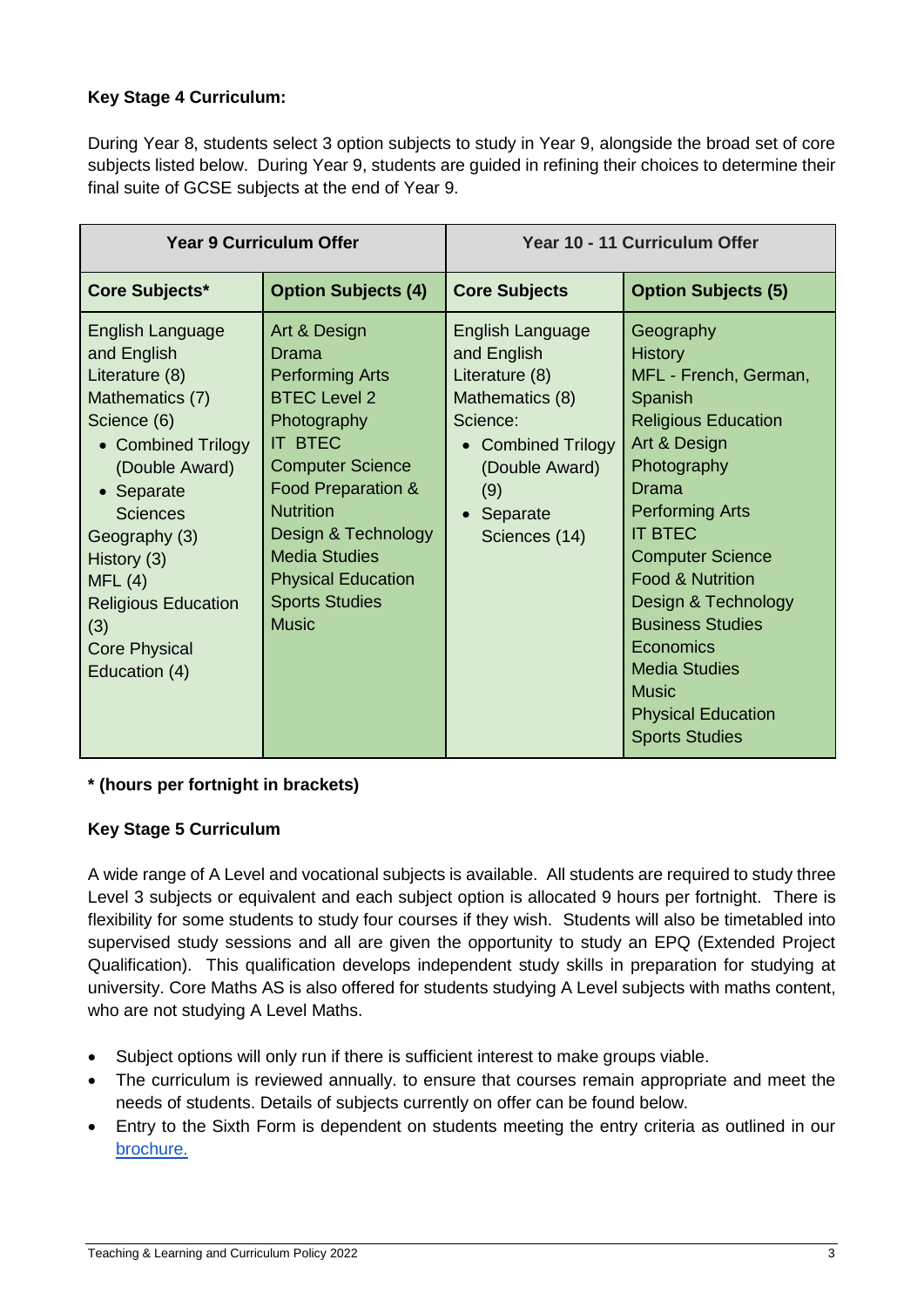| Art & Design                                                | History                                                                        |
|-------------------------------------------------------------|--------------------------------------------------------------------------------|
| <b>Biology</b>                                              | ICT (BTEC) Level 3 Extended Certificate<br>(Single) and Diploma (Double Award) |
| <b>Business Studies</b>                                     | <b>Mathematics</b>                                                             |
| Chemistry                                                   | Mathematical Studies Level 3 (Core Maths)                                      |
| Computing                                                   | <b>Media Studies</b>                                                           |
| Drama & Theatre                                             | <b>Music</b>                                                                   |
| Economics                                                   | Performing Arts (BTEC) Level 3                                                 |
| <b>English Literature</b>                                   | Photography                                                                    |
| Food Science and Nutrition Level 3<br>Certificate & Diploma | <b>Physical Education</b>                                                      |
| <b>Further Mathematics</b>                                  | Physics                                                                        |
| Geography                                                   | <b>Product Design</b>                                                          |
| German                                                      | Psychology                                                                     |
| <b>Government &amp; Politics</b>                            | Sport Studies OCR National Double Award                                        |

#### **Courses currently being offered in the Sixth Form**

#### **Relationship and Sex Education**

The Staff and Governors of Vyners support the teaching of relevant sex education (refer to Relationship and Sex Education policy). In partnership with parents and as part of the entitlement to the curriculum, great care is taken in matching the approach to sex education to the maturity and ability of the students. The sex education programme is incorporated within the personal, social and health education programme and the RE/ Ethics and the science curriculum. Parents are informed of the sex education policy and the essential principles under which it will be developed: sex education will be delivered sensitively

- a variety of materials will be used including videos.
- sex education will be discussed with the children in the context of a stable relationship
- where appropriate, children's questions will be answered honestly and factually as they arise. Particularly difficult questions will be referred to parents in consultation with the class teacher
- parents with views as to the suitability of sex education should in the first instance discuss the matter with the Headteacher. Parents have the right to withdraw their child from sex education lessons

#### **Spiritual, Moral, Social and Cultural Education**

Spiritual, Moral, Social and Cultural development is promoted across the entire school curriculum and all aspects of school life. Our approach to SMSC is embedded in our values of Community, Aspiration, Respect and Endeavour. We plan to ensure that all students have the opportunity to develop an understanding of right and wrong; an appreciation of the Arts in all their forms and practise the skills and attitudes required for them to participate fully in a democratic society. Spiritual, Moral, Social and Cultural development is implicit within the school curriculum, school ethos and within day to day life at Vyners School.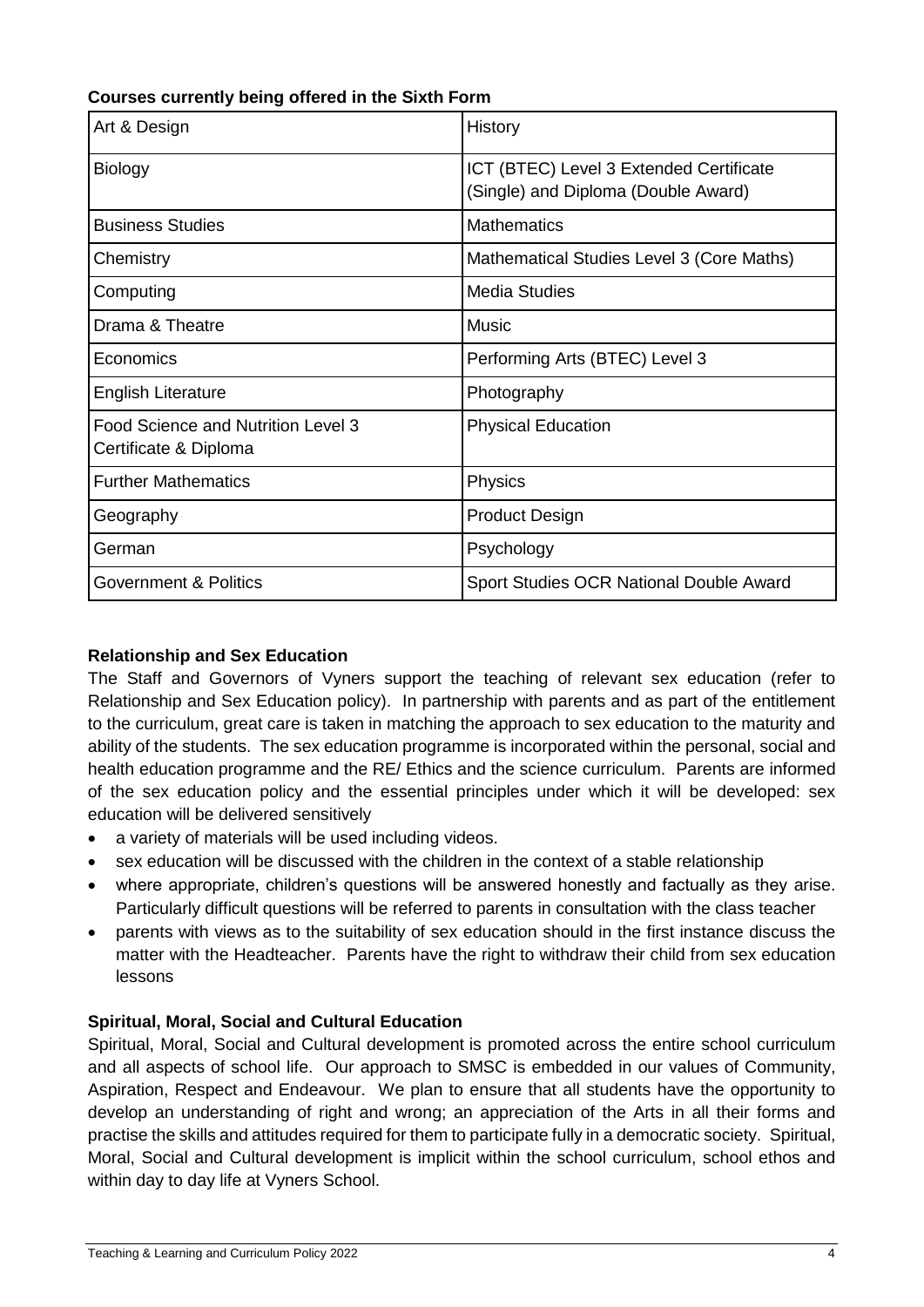#### **Careers and Work Related Learning Education**

Work Related Learning (WRL) at Vyners uses the context of work to develop knowledge, skills and understanding useful for a variety of vocations. This includes learning through the experience of work itself, learning about employment and working practices and learning the skills and qualifications needed to acquire and work within a wide variety of jobs.

We aim to provide a comprehensive programme of careers education which includes impartial information, advice and guidance and support to students which will allow them to reach wellinformed, reasoned decisions about their future education and careers. Through this we seek to impart knowledge, skills and understanding onto students of the available paths and options into the world of work so they leave us feeling confident in their potential vocational pathways.

The WRL Programme for each key stage is underpinned by the [Gatsby Benchmarks](https://www.gatsby.org.uk/education/focus-areas/good-career-guidance) and is published annually via the school website.

## **4. ROLES AND RESPONSIBILITIES**

#### **The Headteacher will ensure that:**

- All required elements of the curriculum, and those subjects which the school chooses to offer, have aims and objectives which reflect the aims of the school.
- The amount of time provided for teaching the required elements of the curriculum is adequate and is reviewed by the governing body.
- The school's procedures for assessment meet all legal requirements
- The governing body is fully involved in decision-making processes that relate to the breadth and balance of the curriculum
- The governing body is advised on whole-school targets in order to make informed decisions
- Proper provision is in place for students with different abilities and needs, including children with SEN

#### **The Governing Body will ensure that:**

- The policy is implemented and monitored rigorously and in line with other school policies.
- The school is complying with its funding agreement and teaching a "broad and balanced" curriculum" which includes English, maths, and science, and enough teaching time is provided for students to cover the requirements of the funding agreement
- Proper provision is made for students with different abilities and needs, including children with special educational needs (SEN)
- All courses provided for students below the age of 19 that lead to qualifications, such as GCSEs and A-levels, are approved by the secretary of state
- The school implements the relevant statutory assessment arrangements
- It participates actively in decision-making about the breadth and balance of the curriculum
- Students from at least Year 8 onwards are provided with independent, impartial careers guidance, and that this is appropriately resourced.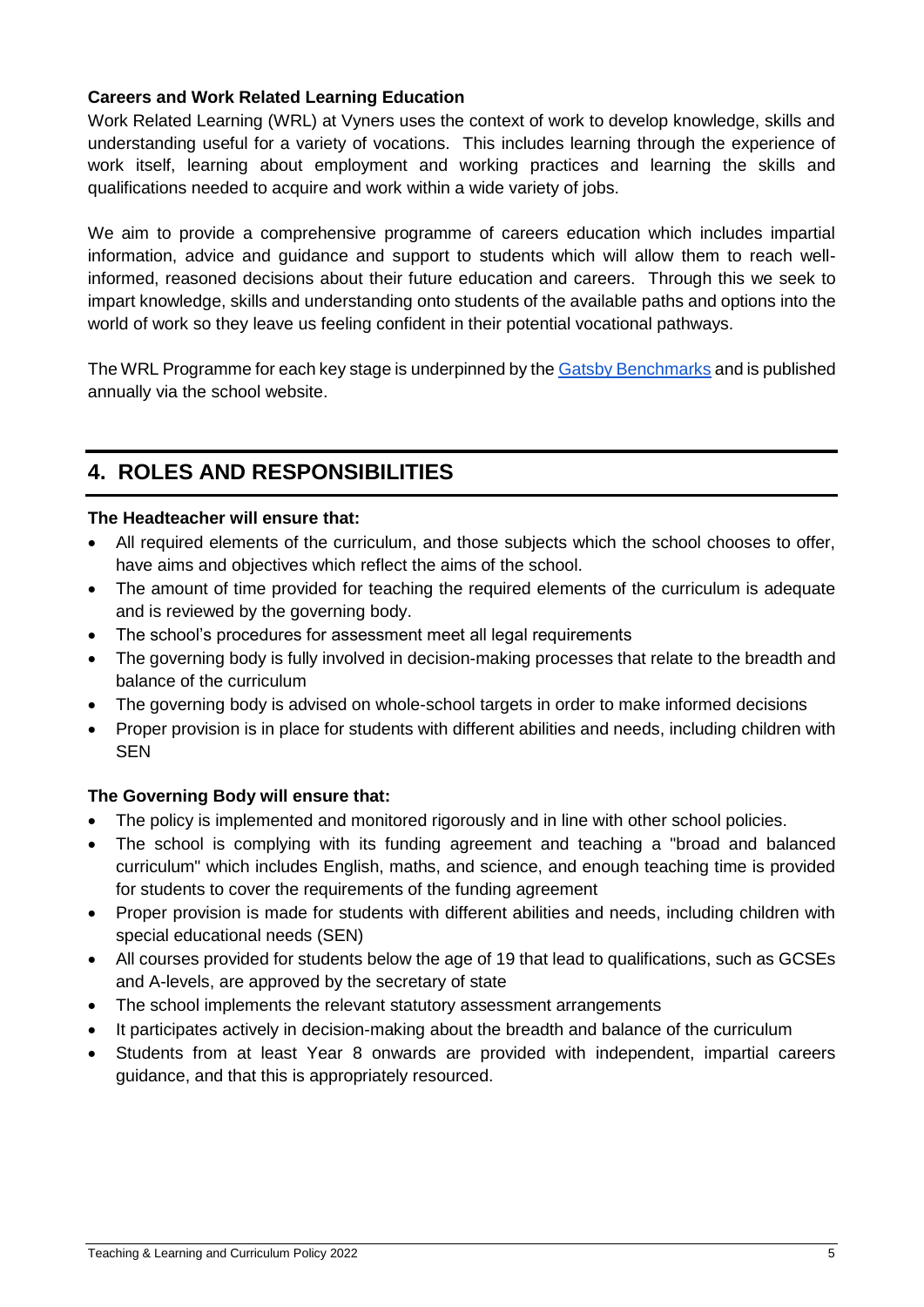#### **School leaders will ensure that:**

- They provide appropriate support, training and resources for departments and teachers
- They monitor and evaluate the delivery of lessons and the impact of this policy
- This policy is modified and updated in the light of ongoing developments and the changing needs of Vyners School

#### **Subject Leaders will ensure that:**

- Curriculum plans are in place demonstrating intent, implementation and impact.
- Appropriate awarding bodies and courses are selected so that they best meet the learning needs of our students.
- Where necessary an appropriate combination of qualifications or alternative qualifications can be offered which best suit the needs of learners
- Department assessment maps demonstrate formative, summative and cumulative assessment
- CPD needs are met, with regard to teaching & learning and curriculum planning and delivery with their area of responsibility.

#### **Teachers will ensure that:**

- The teaching and learning model of Explain, Practise, Test (EPT) is evident in the implementation of Every Lesson, Every Day.
- Oracy is supported by the use of academic language
- ReAct student's response to teacher feedback is demonstrated in green pen
- Students engage in Preact using a pencil, checking their work to ensure it makes sense, to demonstrates appropriate spelling, punctuation and grammar
- Marking of extended writing should indicate spelling, punctuation and grammatical errors for students to React to.
- Students take pride in their work; underling a date and title.
- Where appropriate, resources from lessons are put on to Google Classroom
- Home Learning tasks are put on Google Classroom

#### **Ratification by Local Governing Body**

| <b>Ratification date</b> | <b>Name</b>         | Signature |
|--------------------------|---------------------|-----------|
| January 2022             | N Harvey / A Foster |           |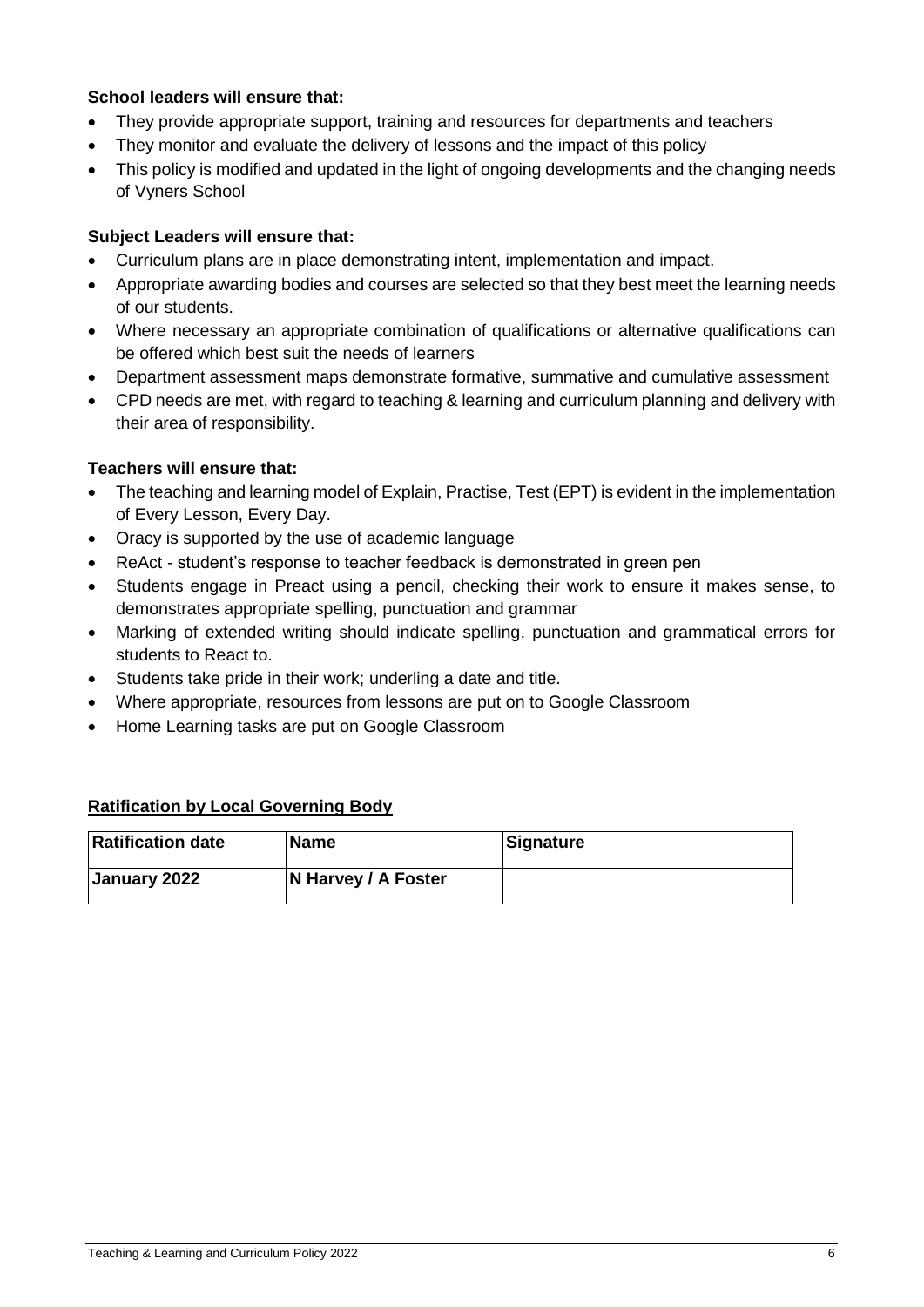